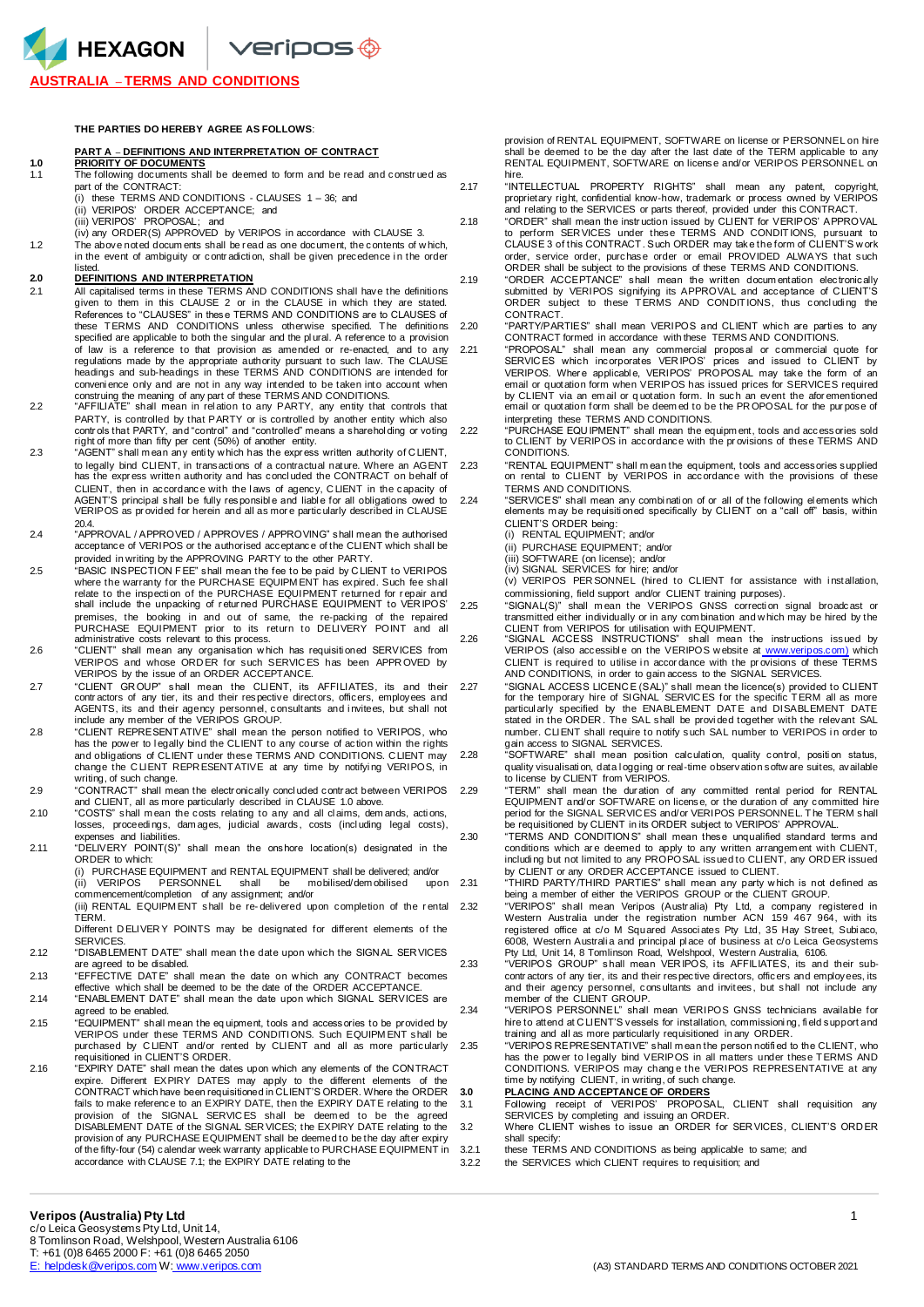**HEXAGON**  $\vee$ eripos $\circledast$ **AUSTRALIA – TERMS AND CONDITIONS**

- 3.2.3 whether utilisati on of SER VICES relate to DP only, positioning and navigation, or both; and
- 3.2.4 where SIGNAL SERVICES are to be requisitioned by CLIENT, details of any ENABLEMENT D ATE and/or DISABLEMENT D ATE. Wher e the ENABLEM ENT DATE and/or DISABLEMENT DATE for the SIGN AL SERVIC ES ar e not known by the CLIENT at the time of placing the ORD ER, then CLIENT'S ORD ER shall state that SIGNAL SERVICES shall be enabled and disabl ed upon the dates agreed with
- the VERIPOS REPRESENTATIVE; and 3.2.5 where PURCHASE EQUIPMENT is to be requisiti oned, CLIENT shall state the preferred DELIVERY POINT and delivery date relating to same; and
- 3.2.6 where RENTAL EQUIPMENT or SOFTWARE on license ar e to be requisiti oned, CLIENT shall state the preferred TERM applicable to same and the preferred DELIVERY POINT; and
- 3.2.7 where VERIPOS PERSONNEL are to be requisitioned, CLIENT shall state the<br>preferred TERM applicable to the hire of same, details of the location where<br>VERIPOS PERSONNEL shall be required to undertake the SERVICES and t
- preferred DELIVERY POINT and date of mobilisation/demobilisation. 3.3 VERIPOS reserves the right to rej ect any ORDER where VERIPOS cannot m eet any requirement stipulated within same. In such an event, VER IPOS shall advise CLIENT accordingly. VER IPOS m ay request that CLIENT modifies its ORDER and ther eafter submits a new ORD ER for VERIPOS' APPROVAL. VERIPOS shall not be bound by the content of any ORDER issued by C LIENT, until VERIPOS has intimated its APPROVAL of CLIENT'S ORDER by issuing an ORDER<br>ACCEPTANCE.Where VERIPOSintimatesits.APPROVAL,such.APPROVAL.shall<br>be subject only to these TERMS AND CONDITIONS. Where any ORDER makes reference to any other terms and conditions, such terms and conditions shall be rendered null and void in accordance with CLAUSE 3.5.
- 3.4 The legally binding relationship between the PARTIES shall be formed upon the entire<br>EFFECTIVE DATE and the CONTRACT shall thereafter subsist for the entire applicable TERM.
- 3.5 The PARTIES agree that C LIENT'S ORD ER is subject always to these TERMS AND CONDITIONS. These TERMS AND CONDITIONS are automatically deemed to be incorporated within any and all ORDERS issued by CLIENT to VERIPOS. CLIENT agrees that any of C LIENT'S, its AGENT'S, its AFFILIATE' S or any other standar d form terms and conditions, w hich may be r efer enced withi n or attached to its ORDER, shall be r endered null and voi d and that only these TERMS AND
- CONDITIONS shall be applicable to CLIENT'S ORDER.<br>FOR THE AVOIDANCE OF DOUBT, VERIPOS shall not be bound by the content<br>of any ORDER issued by CLIENT, until VERIPOS has signified its APPROVAL of<br>CLIENT'S ORDER by issuing a

# **PART B – SCOPE OF SERVICES**

- 
- **4.0 <u>SCOPE OF SERVICES</u>**<br>4.1 From the EFFECTIVE DATE, and subject to the APPROVAL by VERIPOS of CLIENT'S ORDER in accordance with CLAU SE 5, VERIPOS shall perform, carry out and provide the SERVICES detailed in the ORDER. **5.0 DUTIES OF VERIPOS**

- 5.1 VERIPOS shall:<br>5.1.1 upon receipt of 5.1.1 upon r ecei pt of C LIENT'S ORDER as described in CLAU SE 3 herei n, advise the CLIENT in a timely manner w hether the SERVIC ES requisitioned, can be provided on the basis of the details advised by CLIENT in its ORDER. Wher e VERIPOS cannot make such provision in accordance with the details advised by CLIENT,<br>then VERIPOSshall advise CLIENT accordingly and request that CLIENT issues a new ORDER. Where VERIPOS APPROVES its willingness to provide SERVICES<br>by issuing an ORDER ACCEPTANCE, then VERIPOS' willingness to provide<br>SERVICES shall not relieve CLIENT of its obligation to obtain permits, licences or permissions as stipulated in CLAUSE 6.1.1; and<br>comply with reasonable written instructions
- 5.1.2 com ply with reasonable written instructions given by the CLIENT<br>REPRESENTATIVE in accordance with these TERMS AND CONDITIONS; and<br>5.1.3 furnish CLIENT with the SER VICES requisitioned within APPROVED ORDER(S)
- on a full time basis and in a competent and professional manner for the duration of the applicable TERM; and
- 5.1.4 be responsible for obtaining licences and permissions necessary for the transmission of SIGNAL;
- 
- 5.1.5 be responsible for issuing SAL(s) to CLIENT.<br>5.2 The obligations of VERIPOS detailed in this CLAUSE 5 shall be subject to VERIPOS confirming its willingness to provide the SER VICES requisitioned within CLIENT'S ORDER by issuing an ORDER ACCEPTANCE.

## **6.0 OBLIGATIONS OF CLIENT**

- 6.1 CLIENT shall:<br>6.1.1 be responsible
- 6.1.1 be responsible for obtaining all necessary operating permits, licences and<br>permissions for the PURCHASE EQUIPMENT or RENTAL EQUIPMENT (including import and export) and arranging access to the SIGNAL SERVICES in accordance with the provisions of the SIGNAL ACCESS INSTRUCTIONS which can be accessed on the VERIPOS website at [www.veripos.com](http://www.veripos.com/) . FOR THE AVOIDANCE<br>OF DOUBT , CLIENT shall not be responsible for obtaining licences and<br>permissions associated with the transmission of SIGNAL;
- 6.1.2 acknowledge that the provision of SERVICES is subject to applicable export laws, rules and regulati ons ("Applicable Export Laws"), and as such the SERVICES m ay be restricted or prohi bited with respect to the end-user, or the country or nature of end-use. CLIENT understands and accepts that such Applicable Export Laws shall<br>include, but shall not be limited to, those of the United Kingdom (UK), the European<br>Union (EU), Canada, the United States of America (USA) and jurisdiction in which the SERVICES are utilised. CLIENT understands and accepts that VERIPOS shall not: enable SIGN AL SERVICES for use; dispatch any EQUIPMENT, SOFTWARE and/or VERIPOS PERSONNEL to CLIENT for use; or divert, export, re- export or import SERVICES or any portion thereof, (i) to or in a restricted country; or (ii) by any entity or person on any denial/debarment list; or (iii)<br>for any prohibited use, as designated by Applicable Export Laws. Applicable Export<br>Laws are subject to change and the onus is upon familiarises itself with Applicable Export Laws which specify: (i) restricted countries;

(ii) denial/debarment lists; and (iii) prohibited uses. The CLIENT hereby gives warranty to VERIPOS that the CLIENT GROUP shall not utilise, divert, export, reexport or import, and shall not permit any THIRD PARTY to utilise, divert, export, reexport or import, any SERVICES: (i) to or in a restricted destination; or (ii) with any entity or person listed on any denial/debarment list; or (iii) for any prohibited use, as designated by Applicable Export Laws. The CLIENT understands and accepts that<br>where it comes to VERIPOS' notice that SERVICES are being utilised, diverted,<br>exported, re-exported or imported: (i) to or in a restricted desti entity or person listed on any denial/debarment list; or (iii) for any prohibited use, as designated by Applicable Export Laws, then such use shall be deemed to be a material breach of this CLAUSE 6.1.2. In such an event, SERVIC ES shall be disabled with immediate effect and this CONTRACT shall be terminated in accordance with CLAUSE 17.1.2. Should any claim or action for damages be brought against VERIPOS GROUP as a result of the CLIENT GROUP dilising, diver CLIENT GROUP permitting any THIRD PARTY to utilise, divert, export, re-export or importing the SER VICES: (i) in a restricted destination; or (ii) with any entity or person listed on any denial/debarment list; or (iii) for any prohi bited use, as designated by Applicable Export Laws, then the CLIENT GROUP shall save, defend, indemnify and hold harmless the VERIPOS GROUP on demand, for any and all COSTS which the VERIPOS GROUP may suffer, as a result of the CLIENT'S act or omission to act in this respect;

6.1.3 provide VERIPOS with any oper ational details which VERIPOS may require in a timely and reasonabl e m anner prior to commencement of any operations i nvolving the use of the SERVICES;

- 6.1.4 warrant that it will not use or permit any other party to use the SERVICES in connection with the design, production, operation or storage of chemical, biological or nuclear weapons or missiles of any kind. Should any claim or action for damages be brought against the VERIPOS GROUP as a result of the CLIENT GROUP utilising the SERVICES for such restricted use, or as a result of the CLIENT GROUP permitting any THIRD PARTY to utilise the SERVICES for such restricted use, then the CLIENT GROUP shall save, defend, indemnify and hold harmless the VERIPOS GROUP on demand, for any and all COSTS which the VERIPOS GROUP may suffer, as a result of the CLIENT'S act or omission to act in this respect;
- 6.1.5 in accordance with CLAUSE 20 not assign any CONTRACT between the PARTIES without VERIPOS' APPROVAL nor permit the SIGNAL SERVICES or RENTAL EQUIPMENT or SOFTWARE on license, to be used by any THIRD PARTY;
- 6.1.6 not assign, sell, mortgage, pledge, change or encum ber, let on hire, part with possession or otherwise deal with RENTAL EQUIPM ENT or with any interest therein or attempt to do any of these things;
- 6.1.7 ensure that where PURCHASE EQUIPMENT, RENTAL EQUIPMENT or<br>SOFTWARE is operated by personnel other than those provided by VERIPOS,<br>that: 6.1.7.1 such operating personnel are suitably trained to operate the EQUIPMENT o
- 
- SOFTWARE used by the CLIENT; and 6.1.7.2 same is operated safely and without risk to the health or safety of empl oyees,
- operators or others in accordance with all applicable laws and regulations; and<br>6.1.7.3 it is maintained in accordance with any recommendations contained in manuals or<br>operating instructions provided by VERIPOS or in accor comparative EQUIPMENT and SOFTWARE if no such manuals are provided; and
- 6.1.7.4 be responsible for adhering to all applicable and relevant regulations (including liternational Maritime Organisation regulations) when installing EQUIPMENT and SOFTWARE or any part thereof; and
- 6.1.7.5 be responsible for safe disposal of any PURCHASE EQUIPMENT which is to be scrapped in accordance with the applicable laws, regulations and statutory guidelines of the country in w hich such disposal takes pl ace, and for all associ ated costs of treatment, recycling and/or recovery.

7.0 **GUARANTEE, BREAKDOWN AND UNSATISFACTORY PERFORMANCE**<br>7.1 **PURCHASE EQUIPMENT:** PURCHASE EQUIPMENT is guaranteed free from<br>defects in materials and/or workmanship. VERIPOS' liability in respect of a breach<br>of this guar PURCHASE EQUIPMENT free of charge to the CLIENT provided the defective PURCHASE EQUIPMENT is returned to VERIPOS' premises, carriage paid, within<br>fifty-four (54) cal endar weeks of delivery of such PURCHASE EQUIPMENT to the<br>DELIVERY POINT. VERIPOS' warranty shall not apply in the event of nor and tear; misuse or poor maintenance by the C LIENT; or when repaired or damaged by a THIRD PARTY. Where PURCHASE EQUIPMENT has been repaired, VERIPOS shall return said PURCHASE EQUIPMENT to the C LIENT'S nominated DELIVERY POINT at documented cost plus 15%, which amount shall be for CLIENT'S account and invoiced accordingly by VERIPOS.

- 7.1.1 Where the w arranty for the PURCHASE EQUIPMENT has expired in accordance with CLAUSE 7.1 and CLIENT returns PURCHASE EQUIPMENT to VERIPOS' premises for repair, VERIPOS shall charge CLIENT a BASIC INSPECTION FEE at a rate of \$500 USD. Any PURCHASE EQUIPMENT requiring repair under this CLAUSE 7.1.1 shall be returned by CLIENT to VERIPOS' premises carriage paid. In addition to the BASIC INSPECTION FEE, labour costs for repairs to PURCHASE EQUIPMENT under this CLAUSE 7.1.1 shall be payabl e by CLIENT at a rate of \$115 USD per hour. If such PURCHASE EQUIPMENT requires new parts to be provided and C LIENT indicates that it wishes VERIPOS to provide same (rather than requisition new PURCHASE EQUIPMENT from VERIPOS), then this shall be charged at the price which is current at that time. The prices for new parts are available upon request from VERIPOS. Where PURCHASE EQUIPMENT has been repaired, VERIPOS shall return said PURCHASE EQUIPMENT to the CLIENT'S nominated DELIVERY POINT at documented cost plus 15%, which amount shall be for CLIENT'S account and invoiced accordingly by VERIPOS.
- 7.2 **RENTAL EQUIPMENT**: RENTAL EQUIPMENT is guaranteed free from defects in materials and/or workmanship. VERIPOS' liability in respect of a breach of this<br>guarantee is strictly limited to: (i) repair and/or replacement of the defective RENTAL<br>EQUIPMENT; and (ii) suspension of rental charges perta EQUIPMENT in accordance with the provisions of this CLAUSE 7.2. In the event of breakdown or failure of RENTAL EQUIPMENT which is being operated by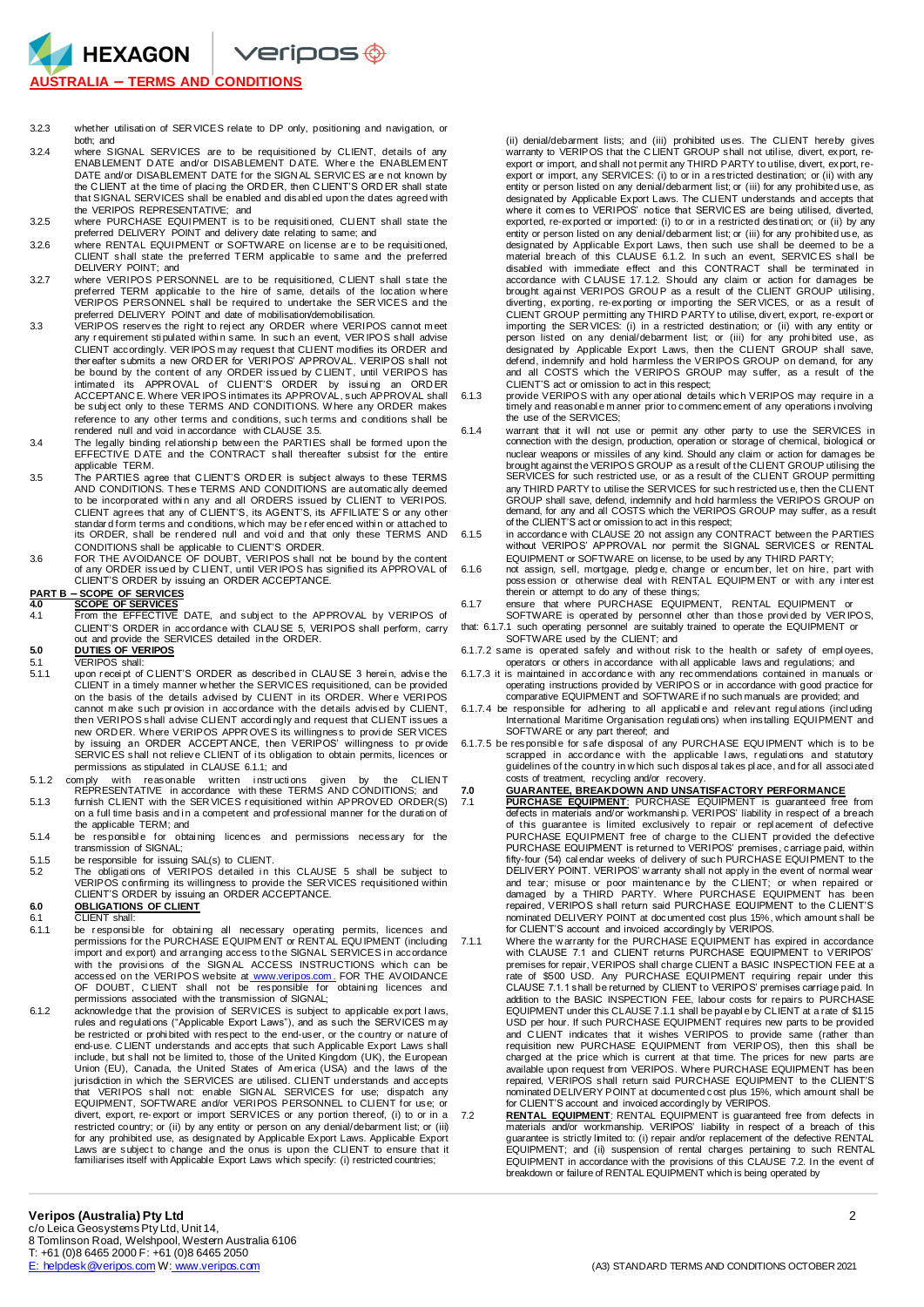HEXAGON

**AUSTRALIA – TERMS AND CONDITIONS**

DELIVERY POINT of repaired and/or replacement RENTAL EQUIPMENT. VERIPOS shall inspect defective R ENTAL EQUIPMENT upon return to its premises to determine the cause of breakdow n or failure. The C LIENT will be entitled to be represented at any such inspection at its own cost. In the event of breakdown or failure of RENTAL EQUIPMENT being operated by VERIPOS PERSONNEL, rental charges shall be suspended from the time RENTAL EQUIPMENT fails to function

personnel other than VERIPOS PERSONNEL, rental charges shall, unless the

 $\vee$ eripos $\circledast$ 

- until its restoration to full working order. 7.2.1 Regardless of by whom the R ENTAL EQU IPMENT is being oper ated, CLIENT shall be r esponsi ble for all transportation and associated costs for returni ng defective RENTAL EQUIPMENT fr om CLIENT'S worksite to the DELIVERY POINT and vice versa. VERIPOS shall be responsi ble for transport costs betw een the DELIVER Y POINT and VERIPOS' premises and vice versa.
- 7.2.2 VERIPOS shall have the right, subject only to obtaini ng the CLIENT'S prior APPROVAL, which shall not be unreasonably withheld, to substitute all or any of the RENTAL EQUIPM ENT with com pati ble RENTAL EQUIPMENT of eq uivalent performance without affecting the terms and conditions on w hich RENTA L EQUIPMENT is supplied hereunder.
- 7.2.3 If at any time there is evidence of any lien or attachm ent to which, if established, VERIPOS or its RENTAL EQUIPMENT might be subjected, w here made by any person against CLIENT, then in such an event, VERIPOS shall have the right to recover from the CLIENT on demand, such sum of money as will fully indemnify VERIPOS agai nst such lien or attachm ent. Such payment shall be made t o VERIPOS, within ten (10) calendar days of the date of VERIPOS' demand.
- 7.3 **SIGNAL SER VICES**: Subject always to the provisions of CLAUSE 11, VERIPOS<br>guarantees its competence to provide the SIGNAL SER VICES in accordance with standard commercial and industry practice.
- 7.3.1 VERIPOS' liability for breach of warranty in respect of performance of its obligations in relation to the SIGNAL SERVICES, shall be strictly limited to non-payment of hir e charges for the defective and non-operational SIGNAL SERVICES for as long as they remain defective and non-operational. Where hire charges have been paid for<br>in advance, the term applicable to the SIGNAL SERVICES shall be adjusted accordingly and extended for that period of time in w hich the SIGNAL SERVIC ES were defective or non-operational. N otwithstandi ng any provision in these TERM S AND CONDITIONS, non-performance of SIGNAL SERVICES attributable to:
	- (a) interference to SIGNAL SERVICES transmissions from atmospheric or other sources; or
	- (b) obstr uction of access to or refl ection of SIGN AL SER VICES due to proximity of structures aboard the vessel or at the work location; or
	- (c) interruption to or non-performance of any of the GNSS constellations for whatever reason; or (d) CLIENT using any SIGNAL SERVICES in conjunction with any free to air signals
	- such as IALA marine radio beacons. shall not be deemed to be a breakdown and/or failure of the SIGNAL SERVICES.
- 7.4 The foregoing warranties and remedies specified within this CLAUSE 7 are the sole warranties given by VERIPOS and the sole remedies of CLIENT in respect of breach ther eof, and all other warranties whether express or implied i n contract, tor t

### or otherwise at law are hereby excluded.<br>LOSS OF OR DAMAGE TO RENTAL **8.0 LOSS OF OR DAMAGE TO RENTAL EQUIPMENT AND PURCHASE EQUIPMENT**

- 8.1 Unless otherwise agreed in writing, CLIENT assumes the entire risk for loss or damage to RENTAL EQUIPMENT on an all risks basis, from the time of arrival at the designated DELIVER Y POINT until its return to same. The CLIENT shall give VERIPOS immedi ate written notice of any such loss or damage and, in the event of loss, shall reimburse VERIPOS on demand, in respect thereof within fourtee n<br>(14) calendar days of the occurrence. It is the CLIENT'S responsibility to arrange appropriate insurance cover for RENTAL EQUIPM ENT against all risks at the ful l replacement value from the time of arrival at the designated DELIVERY POIN T until its return to same.
- 8.2 Provision of such insurance shall not in any way limit the CLIENT'S liability hereunder, nor will the application of any self-insured retention or failur e to renew policies as and when they fall due. R ental charges will continue in respect of l ost and/or damaged R ENTAL EQUIPM ENT until VERIPOS is fully reim bursed for th e
- loss or the RENTAL EQUIPMENT is repaired and again fully functional. 8.3 If the RENTAL EQUIPMENT upon return to VERIPOS is incomplete and/or damaged and not in full working order (fair wear and tear excluded), for reasons<br>attributable to CLIENT, VERIPOS will make a further charge against the CLIENT<br>equivalent to the cost of reinstatement of R.ENTAL EQUIPMENT to order. In com puti ng the r einstatem ent cost VERIPOS' labour will be charged at a rate of \$115 USD per hour and replacement parts will be charged at the price which is current at the time.
- 8.4 Title to PURCHASE EQUIPMENT shall pass to CLIENT upon delivery. In the event that CLIENT fails to make payment for PURCHASE EQUIPMENT by the due date for such payment in accordance with CLAUSE 12.4, then title in such PURCHASE EQUIPMENT shall re-vest immediately in VERIPOS upon the date when such<br>payment was due to be made. Where title in the PURCHASE EQUIPMENT has re-<br>vested in VERIPOS in accordance with this CLAUSE 8.4, then title in the PURCHASE EQUIPMENT shall only transfer to CLIENT when full payment for the<br>PURCHASE EQUIPMENT and any outstanding interest thereon has been received<br>by VERIPOS. When full payment for the PURCHASE EQUIPMENT and any outstanding interest thereon is received by VERIPOS, the date of transfer of title in<br>the PURCHASE EQUIPMENT to CLIENT shall be deemed to be the date upon<br>which such payment and any outstanding interest thereon is received assume full liability for loss of or damage to PURCHASE EQUIPMENT from the tim e of delivery of PURCHASE EQUIPMENT to the designated DELIVERY POINT. **9.0 CONSUMABLES**

9.1 VERIPOS shall provide all necessary consumables to operate RENTAL EQUIPMENT at the C LIENT'S cost unl ess otherwise provided for in these TERMS AND CONDITIONS.

## **10.0 MOBILISATION, DEMOBILISATION AND OTHER COSTS**

- 10.1 Save w here CLAUSES 7.1 and 7.1.1 are applicable, the facilitation of logistics for delivery of EQUIPMENT and mobilisation of VERIPOS PERSONNEL to the DELIVERY POINT and re- delivery/de-mobilisation of sam e to VERIPOS' premises from the DELIVERY POINT shall be the responsibility of VERIPOS. The minimum notice period given by CLIENT for delivery of RENTAL EQUIPMENT and/or VERIPOS PERSONNEL will be one (1) cal endar week. Delivery periods for PURCHASE EQUIPMENT will be agreed on a case by case basis prior to issue of the ORDER or by mutual agreement following the issue of an ORDER.
- 10.2 Any costs relating to delivery of EQUIPMENT and mobilisation of VERIPOS<br>PERSONNEL to the DELIVERY POINT and re-delivery/de-mobilisation to<br>VERIPOS' premises from the DELIVERY POINT in accordance with CLAU SE 10.1 above, shall be payable by CLIENT to VERIPOS, in accordance with the<br>applicable rates specified in the PROPOSAL, where no PROPOSAL has been<br>issued, as advised separately by VERIPOS in writing. FOR THE AVOIDANCE OF DOUBT the pr ovisions of this CLAUSE 10.2 shall not apply to C LAUSE 7.2.1 which relates to defective RENTAL EQUIPMENT.
- 10.3 Delivery of EQUIPMENT to the C LIENT or i ts AGENT and acceptance thereof will be conclusive evidence that EQUIPMENT has been examined and found to be complete, in good order and condition, fit for any purpose for which it has been specified and in every way functional.
- 10.4 Hire charges for VERIPOS PERSONNEL and rental charges for RENTAL EQUIPMENT will commence and end in accordance with the TERM and the pricing provisions incorporated within the PROPOSAL and CLAU SE 35 - PRICING CONDITIONS APPLICABLE TO THE PROVISION OF SERVICES. Where<br>importation or exportation of EQUIPMENT is subject to rules and regulations<br>governing Customs & Excise Bonds, this will be indicated prior to dispatch from VERIPOS' premises and appropriate documentation will be provided by VERIPOS to transfer EQUIPMENT to the CLIENT'S or its AGENT'S bond. **11.0 SIGNAL SUPPLY AND ACCURACY**

- 11.1 All published data relating to the coverage of the SIGNAL SERVICES is<br>approximated. Reception and/or accuracy of the SIGNAL SERVICES is<br>dependent on the CLIENT'S receiver and location.
- 11.2 VERIPOS shall have no liability to the CLIENT GR OUP and CLIENT shall save, indem nify, defend and hold harmless VERIPOS for any and all COSTS incurred by CLIENT GROUP, howsoever arising by reason of the unavail ability or inaccur acy of the SIGNAL SERVICES irrespective of the negligence, breach of duty whether statutory or otherwise, of VERIPOS.

# **PART C – COMMERCIAL TERMS**<br>12.0 **INVOICING AND PAYME**

- **12.0 INVOICING AND PAYMENT**<br>12.1 In consideration of the due performance of SERVICES supplied on rental or hire, VERIPOS shall, at the end of each calendar month or on completion of the rental TERM or hire TERM where earlier, submit an invoice to the CLIENT for the SERVICES provided.
- 12.2 Notwithstanding the foregoing, hire of SIGNAL, w hich is the subject of a tw elve (12) calendar month commitment, by the CLIENT, will be invoiced as a single lump sum at the start of the TERM.
	- In respect of PURCHASE EQUIPMENT procured by CLIENT, VERIPOS shall upon completion of delivery of PURCHASE EQUIPMENT to the DELIVERY POINT, submit an invoice for the full purchase price pl us any associ ated delivery, preparation or mobilisation charges in accordance with the applicable rates<br>specified in the PROPOSAL, or where no PROPOSAL has been issued, as advised separately by VERIPOS in writing.
- 12.4 The CLIENT shall pay all invoices issued by VERIPOS in full, in the currency in which the rates and prices are expressed in the PR OPOSAL, within thirty (30) calendar days of date of receipt of invoice. Wher e bank charges occur as a result of any payment transfer from CLIENT to VERIPOS, said bank charges will be for the CLIENT'S account and VERIPOS shall be entitled to invoice CLIENT for such amount(s). N otwithstandi ng the for egoing, if any part of the i nvoice is validly disputed, C LIENT shall pay the undisputed portion within the stated time scal e. Thereafter the PARTIES shall expeditiously negoti ate a settlem ent of the disputed
- portion. 12.5 Interest shall be payabl e for late paym ent of correctly prepared and adequately supported invoices. The am ount of interest payable shall be based on the then current annual Bank of England 'Base R ate' plus an annual percentage of five percent (5%) and shall be calculated pro rata on a daily basis. Interest shall run from the date on which the sum in question becomes due for payment in accordance with CLAUSE 12.4 until the date on w hich actual payment is made. Any such interest to be claimed by VERIPOS shall be invoiced separately and withi n ten (10) working days of paym ent of the invoice to which the interest relates. Payment of the invoice claiming the interest shall be in accordance with the provisions of CLAUSE 12.4 hereof.
- 12.6 Notwithstanding the provisions of C LAUSE 12.5, w here SER VICES ar e being or have been provi ded to CLIENT, and any overdue invoice rem ains outstanding (despite the issue of a remi nder by VERIPOS for paym ent of same to be made), then VERIPOS reserves the right at its sole discretion, to suspend the provision of the SIGNAL SERVICES and recall the pr ovision of any EQUIPMENT, upon giving CLIENT twenty four (24) hours written notice of such action. Such notice may be made by email or facsimile transmission.

## **13.0 TAXES AND IMPORT DUTIES**

13.1 CLIENT shall reimburse VERIPOS for any l ocal taxes i ncurred including but not limited to taxes assessed or levied by reference to turnover, profit, deemed income, wages, salaries or other emoluments paid to individuals engaged by VERIPOS. For<br>the purposes of this CLAUSE 13, "local" shall mean pertaining to the country having<br>jurisdiction over the waters or territory in which SERVICE payment of VERIPOS invoices.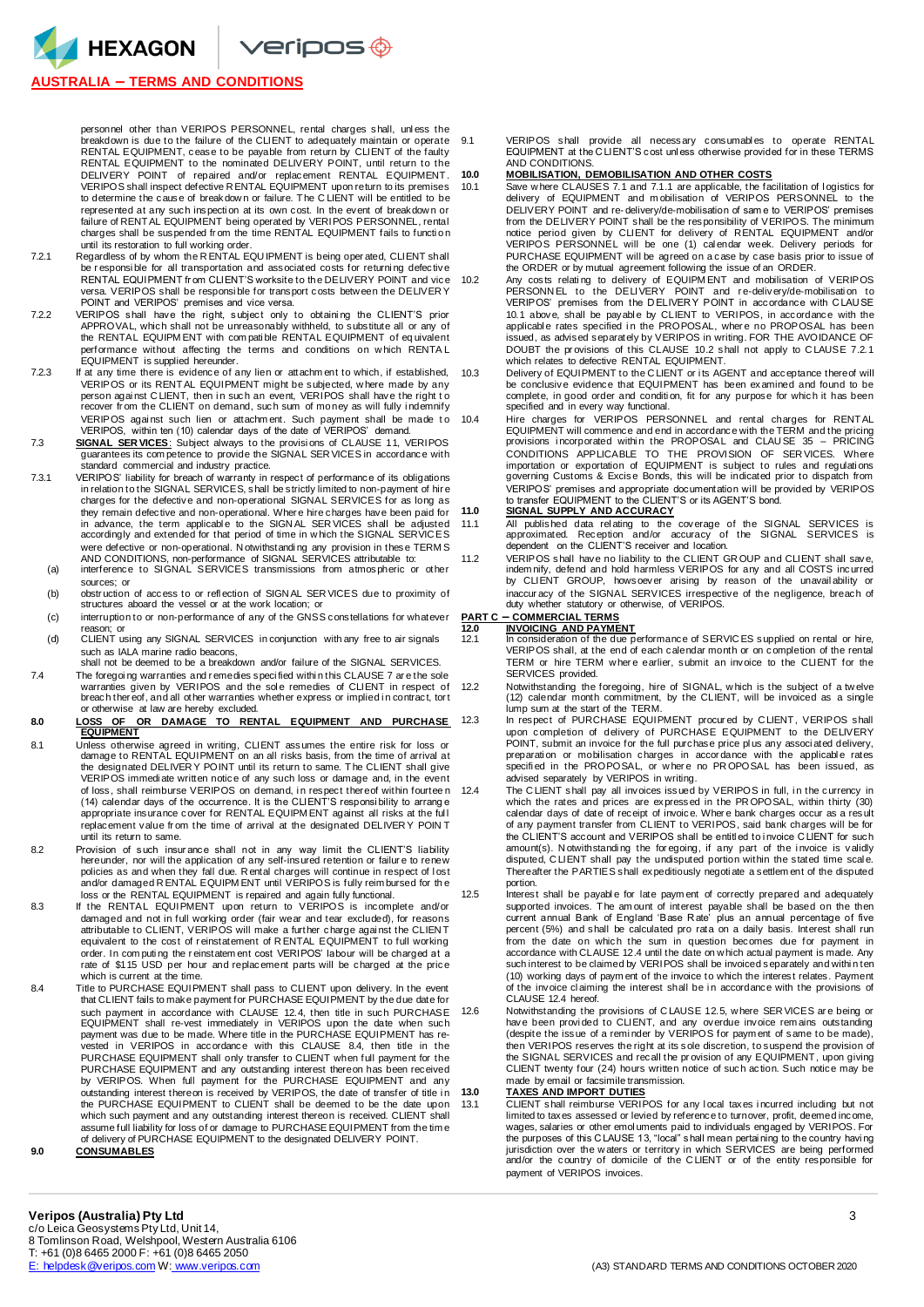HEXAGON  $\vee$ eripos $\circledast$ 

## **AUSTRALIA – TERMS AND CONDITIONS**

13.2 Should CLIENT be required by law to make any deduction or withholding from<br>payments due to VERIPOS under these TERMS AND CONDITIONS, it shall do so and the sum due from CLIENT shall be increased to the extent necessary to ensure that after the m aking of any such deduction or withholding, VERIPOS receives and retains (free of any liability in r espect of any such deduction or withholding) a net sum equal to the sum it would have received had no such deduction or withholdi ng been required to be made. CLIENT shall indem nify VERIPOS against any fines, penalti es or the like levied against VERIPOS as a result of CLIENT'S failure to comply with any<br>such Iaw. CLIENT shall pay to VERIPOS, in addition to and together with the<br>consideration due under these TERMS AND CONDITIONS or similar tax howsoever described, levied by any competent taxing authority,<br>chargeable in respect of SERVICES supplied by VERIPOS under these TERMS<br>AND CONDITIONS. Rates and prices are exclusive of import/export taxes, c duties and the like whether local or otherwise and CLIENT shall reimburse any such charges levied against VERIPOS in connection with the provision of SERVICES. Any reimbursement of taxes, duties and the like under this C LAUSE 13 shall be made at net documented cost.

### **PART D - RESPONSIBILITY AND INSURANCE**

- **14.0 INDEMNITY AND CONSEQUENTIAL LOSSES**  14.1 CLIENT shall save, defend, indemnify and hold the VERIPOS GROUP harmless from and against any and all COSTS of every kind and nature resulting from: 14.1.1 personal injury or disease to any member of the CLIENT GROUP; and
- 14.1.2 loss of or dam age to CLIENT GROU P'S property, whether owned, hired or leased by the CLIENT GROUP; and
- 14.1.3 personal i njury or disease to any THIRD PARTY personnel or l oss of or damage to any THIRD PARTY property; and
- 14.1.4 pollution originating from the property of the CLIENT GROUP or any THIRD PARTY; 17.3 and
- 14.1.5 any loss or damage arising out of the use or applicati on of SERVICES by any party other than the CLIENT, all arising out of or in connection with the performance or non-performance of the
- CONTRACT.
- 14.2 VERIPOS shall save, defend, indemnify and hold the CLIENT GROUP harmless from and against any and all COSTS of every kind and nature resulting from:
- 14.2.1 personal injury or disease to any member of the VERIPOS GROUP; and 14.2.2 loss of or damage to VERIPOS GROUP'S property, (other than RENTAL<br>EQUIPMENT and PURCHASE EQUIPMENT which shall be subject to the provisi ons of CLAUSE 8) whether owned, rented, or leased by the VERIPOS GROUP,
	- all arising out of or in connection with the performance or non-performance of the CONTRACT.
- 14.3 Notwithstanding any pr ovision to the contrary elsew here in these TERMS AND CONDITIONS, the CLIENT shall release, save, defend, indem nify and hold the VERIPOS GROUP harmless from the CLIENT GROUP'S own C onsequenti al Loss and VERIPOS shall release, save, defend, indemnify and hold the CLIENT GROUP harmless from the VERIPOS GROUP'S own Consequential Loss, all arising out of or in connection with the performance or non-performance of the CONTRACT.
- 14.4 For the purpose of this CLAUSE 14, the term "Consequential Loss" shall mean: 14.4.1 consequential loss defined by English law; as well as
- 
- 14.4.2 loss and/or deferral of pr oducti on, loss of product, loss of use and loss of r evenue, profit or antici pated profit (if any) and in any event w hether dir ect or i ndir ect and to the extent that such losses are not included within the provisions of CLAUSE 14.4.1 above; and whether or not foreseeable at the EFFECTIVE DATE of the CONTRACT.
- 14.5 All exclusions and i ndem nities given under this CLAUSE 14 shall apply irrespective of cause and notwithstandi ng the negligence or breach of duty (whether statutory or otherwise) of the indemnified PARTY or any other entity or party and shall apply irrespective of any claim in tort, under contract or otherwise at law. **15.0 LIABILITY FOR CLAIMS**
- 
- 15.1 Save where provi ded for elsewhere in these TERMS AND CONDITIONS, VERIPOS shall have no liability to the CLIENT GROUP and the CLIENT shall save,<br>defend, indemnify and hold harmless VERIPOS against any and all COSTS howsoever arising by reason of:
- 15.1.1 any delay in m obilising any EQUIPMENT or performing any of the SERVICES; or 15.1.2 any defect in any EQUIPMENT; or
- 15.1.3 any defective performance, or non-perform ance, of any SERVICES including unavailability or i naccuracy of SIGN AL i n accordance with CLAUSE 11; or 15.1.4
- CLIENT using any of the SERVICES in conjunction with any free to air signals such
	- as IALA marine radio beacons irrespective of the negligence, breach of duty whether, statutory or otherwise, of VERIPOS.
- 15.2 Notwithstanding any provisi on in these TERMS AND CONDITIONS, VER IPOS' total cumul ative liability to the C LIENT GROUP arising out of or rel ated to the performance or non-performance of the SER VICES under any cause of action whether in tort, contract or otherwise at law, shall be limited to one hundred percent<br>(100%) of the particular ORDER in which the liability has been incurred and CLIENT shall indemnify VERIPOS for any amount in excess therefrom.

### **16.0 INSURANCES**

- 16.1 The PARTIES agree to carry and maintain, at their own expense, during the term of the CONTRACT, insurance coverage of the types set out in CLAUSE 16.2 to the extent applicable to the liabilities assumed by PARTIES und other PARTY wher e requested within ten (10) calendar days of such request. The PARTIES shall also give not less than thirty (30) cal endar days' notice of cancellation of or a material change to cover.
- 16.2 The minimum limits of insurance cover held shall be:<br>(i) Employer's liability and/or workmen's compens
	- Employer's liability and/or workmen's com pensation insur ance as appropriate to comply fully with all applicabl e laws and any other insurance(s) as required by law in the country of end use;

(ii) General Third Party liability insurance in an amount to cover each PARTY'S liabilities under this CONTRACT. **PART E – TERMINATION AND FORCE MAJEURE** 

## **17.0 TERMINATION**

- 17.1 Either PARTY may terminate the CONTRACT in the event of:
- 17.1.1 the other PARTY becoming bankrupt or making a composition or arrangement with its creditors or a winding up order being made (except for purposes of amalgamation<br>or reconstruction), a resolution for its voluntary winding up being passed or a<br>provisional Liquidator, Receiver, Administrator or Manager undertaking being appoi nted or pr esenting a petition or having a petition presented applying for an administration order being made pursuant to Section 9 of the Insolvency Act 1986, or possession being taken by or on behalf of the holders on any debenture secured by a Floating Charge of any property comprised in or subject to<br>the Floating Charge, or any equivalent act or thing being done or suffered under applicable law: and/or
- 17.1.2 the other PARTY' S m aterial br each of these TERMS AND CONDITIONS of the CONTRACT.
- 17.2 In the event of termination of the CONTRACT in accordance with C LAU SES 17.1.1 and/or 17.1.2 above, CLIENT warrants that it shall make full payment to VERIPOS, on VERIPOS' demand, of all amounts outstandi ng and due under the CONTRACT and these TERMS AND C ONDITIONS. Such paym ent shall be made to VERIPOS, within ten ( 10) calendar days of the date of VERIPOS' dem and. Charges for SERVIC ES relating to RENTAL EQUIPMENT and PER SONNEL H IRE received by the CLIENT shall continue to accrue until the return by CLIENT of RENTAL<br>EQUIPMENT and/or VERIPOS PERSONNEL to VERIPOS' premises.
	- The rights and obligations contained in CLAUSES 7, 12, 13, 14, 15, 17, 19 shall remain in full force and effect notwithstanding the expiry or earlier termination of the CONTRACT.

## **18.0 FORCE MAJEURE**

- 18.1 Neither VERIPOS nor the CLIENT shall be responsible for failure to fulfil any<br>provision of these TERMS AND CONDITIONS, if and to the extent that fulfilment has been delayed or tem porarily prevented by a force m ajeure occurrence as hereunder defined, which has been notified in accordance with this C LAUSE 18, and which is beyond the control and without the fault or negligence of the PARTY affected and which, by the exercise of reasonable diligence, the said PARTY is unable to provide against.
- 18.2 For the purposes of these TERMS AND CONDITIONS, the term "force m ajeure" shall m ean riot, w ar, invasion, act of foreign enemies, hostilities (whether w ar declar ed or not), acts of terrorism, civil war, rebellion, revol ution, insurrection of military or usurped power, earthquake, flood, fire, explosion and/or other natural physical disaster (but excl udi ng weather conditions as such regardless of severity), maritime or aviati on disasters, ionising radiations or contamination by radio activity from any nucl ear fuel or from any nuclear waste, pressure waves caused by aircraft or other aerial devices at sonic or supersonic speeds, strikes at regional or nati onal level and any changes to any general or local statute, ordi nance, decree or other law or any regulation or by-law.
- 18.3 In the event of a force majeure occurrence, the PARTY that is or may be del ayed in performing the CONTRACT shall notify the other PARTY without delay giving full particul ars ther eof and shall use all reasonable endeavours to remedy the situation parable ...
- 18.4 Where the force maj eure continues for more than seven (7) cal endar days, the PARTIES will meet and mutually agree an alternative means to bypass the effects of the force majeure.

## **PART F – GENERAL LEGAL PROVISIONS 19.0 PROPRIETARY RIGHTS, CONFIDENTIAL INFORMATION AND SOFTWARE LICENSE**

- 19.1 All INTELLECTUAL PROPERTY RIGHTS rel ating to the SERVICES and any informati on, drawi ngs, specifications or other tangibl e or i ntangible matter pertai ning ther eto, which has been provided by VERIPOS to CLIENT in relation to the SERVIC ES and/or these TERMS AND CONDITIONS and/or any ORD ER, shall remain the sole property of VERIPOS.
- 19.2 For the duration of any ORDER, CLIENT shall have the right to use such INTELLECTUAL PR OPERTY RIGHTS for the purposes of m aintaining, operating and repairing any part of the SERVICES at no additional cost to the CLIENT.
- 19.3 All information provided by VERIPOS which VERIPOS wishes to be regarded as confidential information shall be clearly marked as confidential information, provided however that any information relating to VERIPOS' pricing and INTELLECTUAL PROPERTY RIGHTS shall always be treated as confidential by the CLIENT, without any necessity on the part of VERIPOS to clearly mark it as such. All information provided by CLIENT which CLIENT wishes to be regarded as confidential information shall be clearly marked as confidential information. VERIPOS shall not disclose to any THIRD PARTY the CLIENT'S confidential information. CLIENT shall not disclose to any THIRD PARTY VERIPOS' confidential information.
- 19.4 The provisions of CLAUSE 19.3 shall not apply to information which (a) is part of<br>the public domain; or (b) was in the possession of the recipient PARTY prior to the<br>EFFECTIVE DATE of the CONTRACT and which was not su of confi dentiality at that time; or (c) is required to be disclosed in order to com ply with the requirem ents of any law, rule or regulation of any governmental or<br>regulatory body having jurisdiction over the SERVICES.<br>19.5 Any SOFTWARE delivered to the CLIENT shall at all times remain the sole and
	- exclusive property of VERIPOS. VERIPOS SOFTWARE is provided under a licence to use such SOFTWARE on a non-exclusive, non-assignable, non-transferrable, revocable basis, without the right to sub-license. CLIENT'S right to use the SOFTWARE shall begin upon the delivery of the SOFTWARE and shall be dependent on CLIENT'S payment of all applicable fees and CLIENT'S full compliance with the provisions of the license attached thereto. CLIENT agrees not<br>to modify, adapt, translate, reverse engineer, decompile, disassemble,<br>commercially exploit or otherwise attempt to discover the source code SOFTWARE. Any third party software will be licensed in accordance with the license provided with the third party software.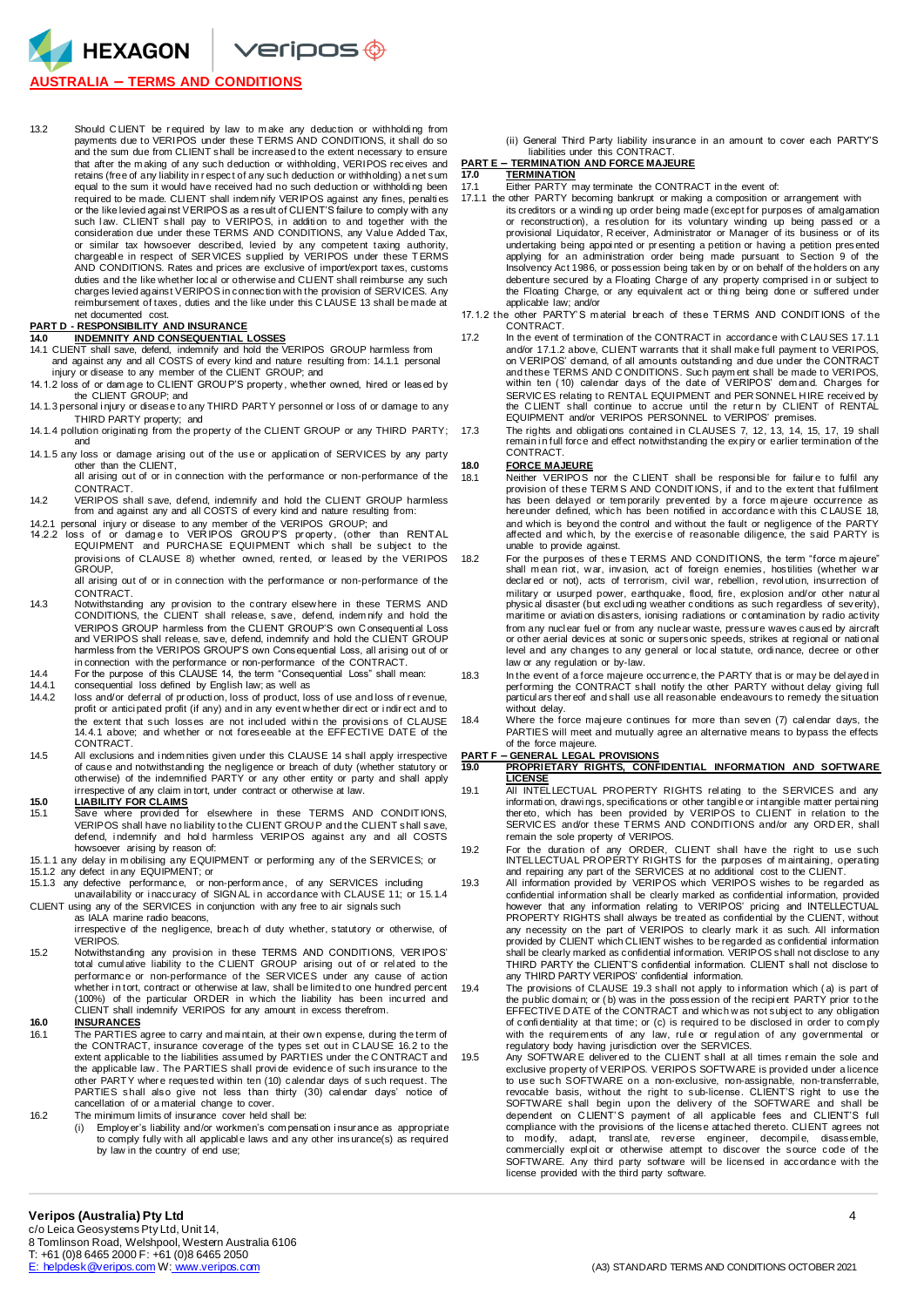**Veripos ®** 

## **AUSTRALIA – TERMS AND CONDITIONS**

HEXAGON

## **20.0 ASSIGNATION, AGENCY AND PROVISION OF SER VICES TO A THIRD PARTY**

- **ASSIGNATION:**  20.1 VERIPOS reserves the right to assign the CONTRACT, or any part of it, or any benefit or interest in or under it, to any of its AFFILIATES and/or to its successors.
- 20.2 The CLIENT shall assign neither the CONTRACT nor any part of it nor any benefit or interest in or under it, to its AFFILIATES and/or to its successors, without the prior written APPROVAL of VERIPOS, which APPR OVAL shall not be unreasonably withheld or delayed.
- 20.3 In the event of any assignment as described in CLAUSE 20.1, or in the event of any APPROVED assignment as described in CLAUSE 20.2, the PARTIES agree that<br>they will execute without delay, a formal assignment of interest in the CONTRACT<br>to the relevant party, to be effective upon the written assumption by all obligations of the assignor under the CONTRACT.

### **AGENCY:**

20.4 Where an AGENT, has concluded the CONTR ACT on behalf of its principal, then the AGENT shall be notified as such to VERIPOS. In such an event, the principal shall be r egarded as the CLIENT for the purposes of the CONTR ACT and these TERMS AND CONDITIONS and in accordance with the laws of agency. FOR THE AVOID ANCE OF DOU BT, w here this CLAUSE 20.4 is applicable, the C LIENT shall be fully responsibl e and liabl e for all obligations owed to VERIPOS as provided for within these TERMS AND CONDITION S. VERIPOS reserves the right to r equest that any entity purporting to be an AGENT, provides documentary evidence that it<br>has the express written authority to bind its principal and shall be required to prove the extent of such authority.

## **PROVISION OF SERVICES TO A THIRD PARTY BY CLIENT:**

20.5 VERIPOS and the CLIENT agree that they are separate legal entities and<br>independentfrom one another.Where CLIENT provides any ofthe SERVICES under<br>the CONTRACT to a THIRD PARTY, whether or not such provision does or do involve the transfer of any money between the CLIENT and the THIRD PARTY, such provision shall be deem ed to be a material breach of the C ONTRACT. In such an event, VERIPOS shall be entitl ed to terminate the CONTRACT forthwith, in accordance with CLAUSE 17. FOR THE AVOID ANCE OF DOUBT, the transfer or re-sale by C LIENT to a THIRD PARTY, of any of the SERVICES provided to CLIENT<br>by VERIPOS under the CONTRACT, shall only be effected by a separate endorsed<br>contract between VERIPOS and CLIENT authorising CLIENT to act as V commercial reseller or commercial agent.

**21.0 AMENDMENTS**  21.1 These TERMS AND CONDITIONS may not be r enewed, extended, am ended or otherwise modified, except by an instrum ent in writing executed by an authorised officer of each PARTY.

### **22.0 GOVERNING LAW AND LANGUAGE**

- 22.1 This CONTRACT shall be construed and shall take effect in accordance with English I aw excluding those conflict of I aw rules and choice of law principles which would deem otherwise and, subject to the provisi ons of CLAUSE 30, shall be subject to the exclusive jurisdiction of the English courts.
- 22.2 The ruling language of the CONTRACT shall be the English language which shall be used in all communications, reports, correspondence, drawings, specifications,<br>calculations and invoices relating thereto. If the CONTRACT or any further<br>instruments in writing applicable to the CONTRACT, are translated

# **23.0 INVALIDITY**<br>23.1 **If any provisi**

- 23.1 If any provisi on of these TERMS AND CONDITIONS shall be found by any court or administrative body of competent j urisdiction to be i nvalid or unenforceable, the invalidity or unenforceability shall not affect the other pr ovisions of these TERMS AND CONDITIONS and all provisions not affected by such invalidity or unenforceability shall remain in full force and effect.
- 23.2 If any invalid or unenforceable provision would be valid or enforceable if some of part of it was del eted or modified, the provision will apply whatever modification is necessary to give effect to the commercial intentions of the PARTIES.

## **24.0 WAIVER**

None of these TERMS AND CONDITIONS of CONTRACT shall be considered to be waived by either VERIPOS or the C LIENT unless a w aiver is given in writing by one PARTY to the other. No failure on the part of either PARTY to enforce any of these TERMS AND CONDITIONS shall constitute a waiver of such terms.

### **25.0 ENTIRE AGREEMENT**

25.1 The CONTR ACT as defined in CLAUSE 1, constitutes the entire agreement betw een the PARTIES and supersedes all prior negotiati ons, r epresentati ons or agreements whether expressed by written instrument or otherwise predating the CONTRACT. The PARTIES agree that they have not relied upon any statem ent or misrepresentation w hich is not expressly incor porated i nto these TERMS AND CONDITIONS.

**26.0 MITIGATION OF LOSS**  26.1 Both VERIPOS and C LIENT shall take all reasonable steps to mitigate any loss resulting from breach of the CONTRACT by the other PARTY.

# **27.0 NOTICES**

27.1 All formal notices in respect of this CONTRACT, shall be given in writing and<br>delivered by one PARTY to the other PARTY by hand, by facsimile, by email, by<br>first class post or by commercial courier to the PARTY'S prin business. Such notices shall be effective: (a) if delivered by hand, at the time of delivery; or (b) if sent by em ail, at the time and on the date of tr ansmission; or (c) if sent by first class post, forty eight ( 48) hours after the time of posting; or (d) if sent by commercial courier, at the time and on the date such commercial courier r ecords delivery as successful.

28.0 CONTRACT (RIGHTS OF THIRD PARTIES) ACT 1999<br>28.1 The PARTIES agree that no provision of these TERMS AND CONDITIONS will, by<br> virtue of the Contracts (Rights of Third Parties) Act 1999 ("the Act"), confer any benefit on nor be enforceable by any person who is not a PARTY to the CONTRACT, save for any indem nitee under C LAU SE 14. The indemnity pr ovisions of CLAU SE 14 are intended to be enforceabl e by any such i ndemnitee by virtue of the Act.

### **29.0 COUNTERPARTS; PDF**

29.1 Any el ement of the CONTRACT and any further instr uments in writing applicable to the C ONTRACT, may be executed in counter parts, each of w hich shall be considered an original. Any elem ent of the CONTRACT and any further instruments in writing applicable to the CONTRACT, may be executed by one or more of the PARTIES by electronic transmission using a .pdf format signature and each PARTY agrees that the r eproduction of signatures by way of tele-copying device or electronically by .pdf will be tr eated as though such r eproductions were executed originals.

## **30.0 RESOLUTION OF DISPUTES**

30.1 Any dispute between VERIPOS and the CLIENT in connection with or arising out of these TERMS AND CONDITIONS or any ORDER, shall be resolved by means of the following procedure:

(a) The dispute shall initi ally be referred to the VERIPOS R EPRESENTATIVE and the CLIENT REPRESENTATIVE who shall discuss the matter in dispute and make all reasonable efforts to reach agreement;

- (b) If no agreement is reached under C LAU SE 30.1( a), the dispute shall be referred to the Managing Directors of VERIPOS and the CLIENT. 30.2 If no agreement is reached under CLAUSE 30.1(b), the PARTIES m ay attempt to
	- settle the dispute by a form of Alter native Dispute R esolution to be mutually agreed between the PARTIES.
- 30.3 In the absence of any agreement being reached on a particular dispute either PARTY may, subject to CLAUSE 30.4, take appropriate action in the courts to
- resolve the dispute at any time. 30.4 It shall be a condition precedent to the referral of a dispute to the courts under CLAUSE 30.3, that the PARTY which intends to commence proceedings in relation to the dispute, first uses its r easonabl e endeavours to follow and complete the procedures set out in CLAUSES 30.1(a) and (b).

# **PART G – TECHNICAL REQUIREMENTS 31.0 BUSINESS ETHICS**

31.0 Both VERIPOS and the CLIENT shall uphold the highest standards of business ethics in the performance of these TERMS AND CONDITIONS. H onesty, fairness and integrity shall be paramount principles in the dealings between the PARTIES.

- 31.2 Neither PARTY s hall knowingly involve itself in any business i n connection with, or use information arising from, the TERMS AND CONDITIONS, in any manner<br>which conflicts with the interests of the other PARTY.
- 31.3 Neither PARTY shall directly or indirectly receive from, or give, or offer to give any member of the other PARTY, or to government officials anything of material value<br>which would be regarded as an improper inducement. Any breach of this obligation<br>shall constitute a material breach of these TERMS AND CONDIT

### **32.0 HEALTH, SAFETY AND ENVIRONMENT**

32.1 VERIPOS places prime importance on health, safety and the environment (hereinafter referred to as "HSE") issues and VERIPOS shall subscribe to the highest standards of HSE performance when any VERIPOS PERSONNEL are undertaking the SERVICES.

32.2 VERIPOS shall collaborate with the C LIENT in establishing any HSE i nterface arrangements where VERIPOS PERSONNEL are undertaking the pr ovision of any SERVICES as an invitee upon CLIENT'S vessels and/or premises and/or worksite.

32.3 VERIPOS shall cooperate with C LIENT in provi ding an appropriate r esponse to any emergency occurring on CLIENT'S vessels and/or premises and/or w orksite where VERIPOS PERSONNEL are undertaking the provision of any SERVICES as an invitee upon same.

## **33.0 QUALITY ASSURANCE/QUALITY CONTROL**

33.1 The SERVICES shall be performed under quality assurance and quality control<br>conditions and in accordance with VERIPOS' Quality Management System.<br>VERIPOS' procedures and process are monitored on a regular basis, VERIP being an organisation which is ISO 9001:2015 Certified.

**PART H – PROVISION OF SERVICES AND PRICING CONDITIONS**<br>34.0 PROVISION OF SERVICES<br>34.1 VERIPOS PERSONNEL may be hired for the purposes of installing, calibrating,<br>maintaining and/or operating EQUIPMENT and for general sup accessing SIGNAL.

- 34.2 Where VERIPOS PERSONNEL are required to perform installation tasks which require working at height (such as the installation of antennas) such SERVIC ES will be carried out in line with the prevailing UK and EU legislation. Such SERVIC ES shall require to be undertaken by two technicians and the performance of an on-site "Task Risk Assessment" with vessel crew and other i nter ested parties to ensur e that an appropriate r escue plan is in place. If the CLIENT has requisitioned SERVICES of only one VERIPOS PERSONNEL for such installation work, then C LIENT shall be responsibl e and fully liable for provi ding competent and suitably qualified personnel to carry out that part of the w ork which is to be performed at height.
- 34.3 VERIPOS will provide the SERVICES described in the ORDER subject to:
- 34.3.1 the on-going commercial operation by VER IPOS of the SIGN AL SERVICE requested by the CLIENT; and

34.3.2 avail ability of the selected item(s) of EQUIPMENT for delivery in accordance with CLIENT'S requirement and requested DELIVERY POINT, and

- 34.3.3 the requested TERM ending before the earliest EXPIRY DATE quoted in C LAU SE 2.16 (APPROVAL of a TERM which extends beyond the EXPIR Y DATE shall be at the discretion of VERIPOS).
- 34.4 The undernoted services and facilities are to be provided by C LIENT to VERIPOS in connection with the pr ovision of SERVIC ES. All costs r elati ng to the provision of such services and facilities shall be the responsibility of the CLIENT:
- 34.4.1 transport, accommodation, meals and laundry facilities for VERIPOS PER SONNEL, from the time of arrival at the DELIVER Y POINT until return to the DELIVERY POINT on completion of the hire;
- 34.4.2 onward transportation, crane facilities, dock labour, welding fabrication and load testing services for RENTAL EQUIPMENT from the time of arrival at DELIVERY POINT until return to same on completion of requirement;